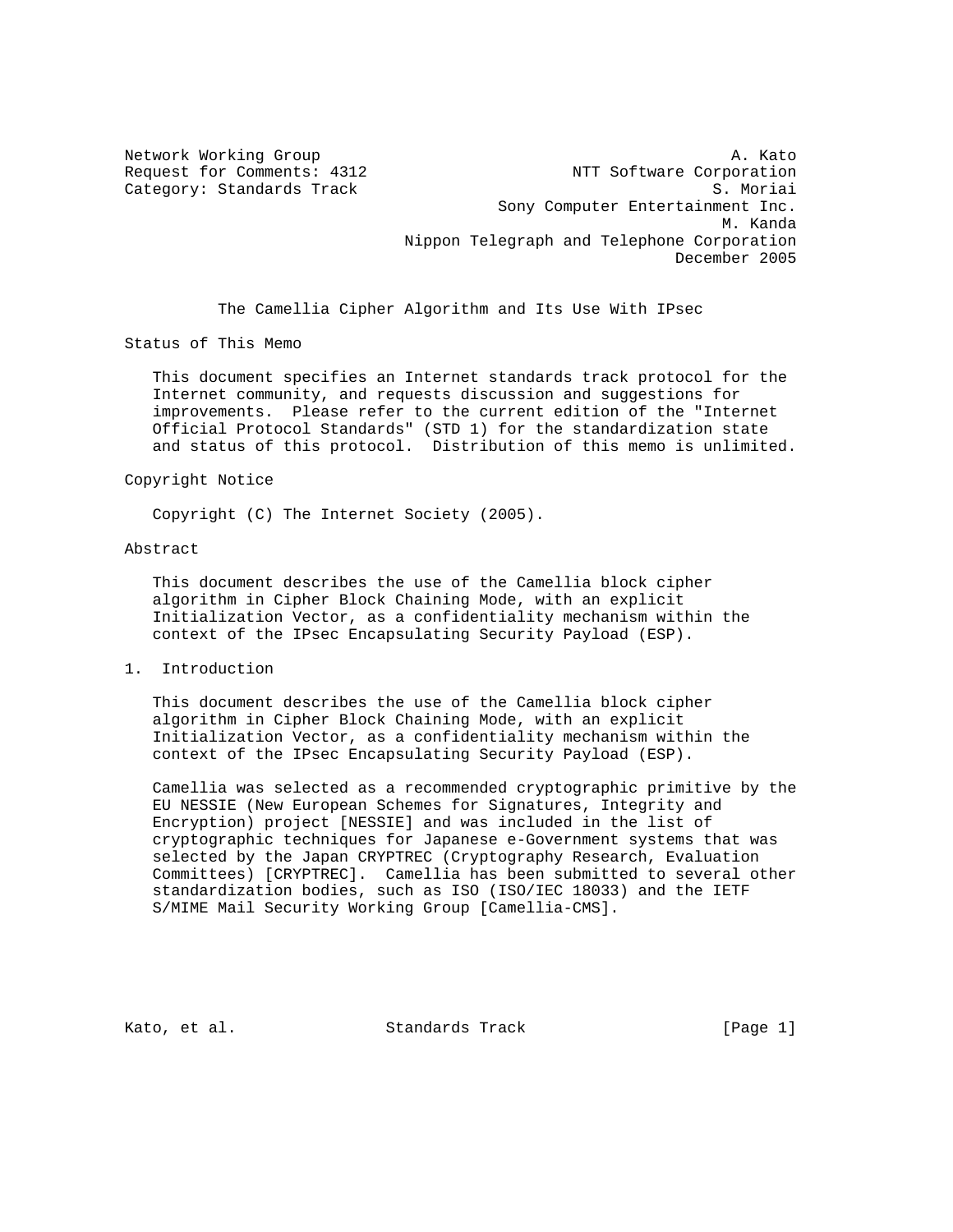Camellia supports 128-bit block size and 128-, 192-, and 256-bit key lengths, i.e., the same interface specifications as the Advanced Encryption Standard (AES) [AES].

 Camellia is a symmetric cipher with a Feistel structure. Camillia was developed jointly by NTT and Mitsubishi Electric Corporation in 2000. It was designed to withstand all known cryptanalytic attacks, and it has been scrutinized by worldwide cryptographic experts. Camellia is suitable for implementation in software and hardware, offering encryption speed in software and hardware implementations that is comparable to AES.

 The Camellia homepage [Camellia-Web] contains a wealth of information about camellia, including detailed specification, security analysis, performance figures, reference implementation, test vectors, and intellectual property information.

 The remainder of this document specifies the use of Camellia within the context of IPsec ESP. For further information on how the various pieces of ESP fit together to provide security services, please refer to [ARCH], [ESP], and [ROAD].

1.1. Specification of Requirements

 The keywords "MUST", "MUST NOT", "REQUIRED", "SHALL", "SHALL NOT", "SHOULD", "SHOULD NOT", "RECOMMENDED", "MAY", and "OPTIONAL" that appear in this document are to be interpreted as described in [RFC-2119].

2. The Camellia Cipher Algorithm

 All symmetric block cipher algorithms share common characteristics and variables, including mode, key size, weak keys, block size, and rounds. The following sections contain descriptions of the relevant characteristics of Camellia.

 The algorithm specification and object identifiers are described in [Camellia-Desc].

## 2.1. Mode

 NIST has defined five modes of operation for AES and other FIPS approved ciphers [SP800-38a]: CBC (Cipher Block Chaining), ECB (Electronic CodeBook), CFB (Cipher FeedBack), OFB (Output FeedBack), and CTR (Counter). The CBC mode is well defined and well understood for symmetric ciphers, and it is currently required for all other ESP ciphers. This document specifies the use of the Camellia cipher in CBC mode within ESP. This mode requires an Initialization Vector

Kato, et al. Standards Track [Page 2]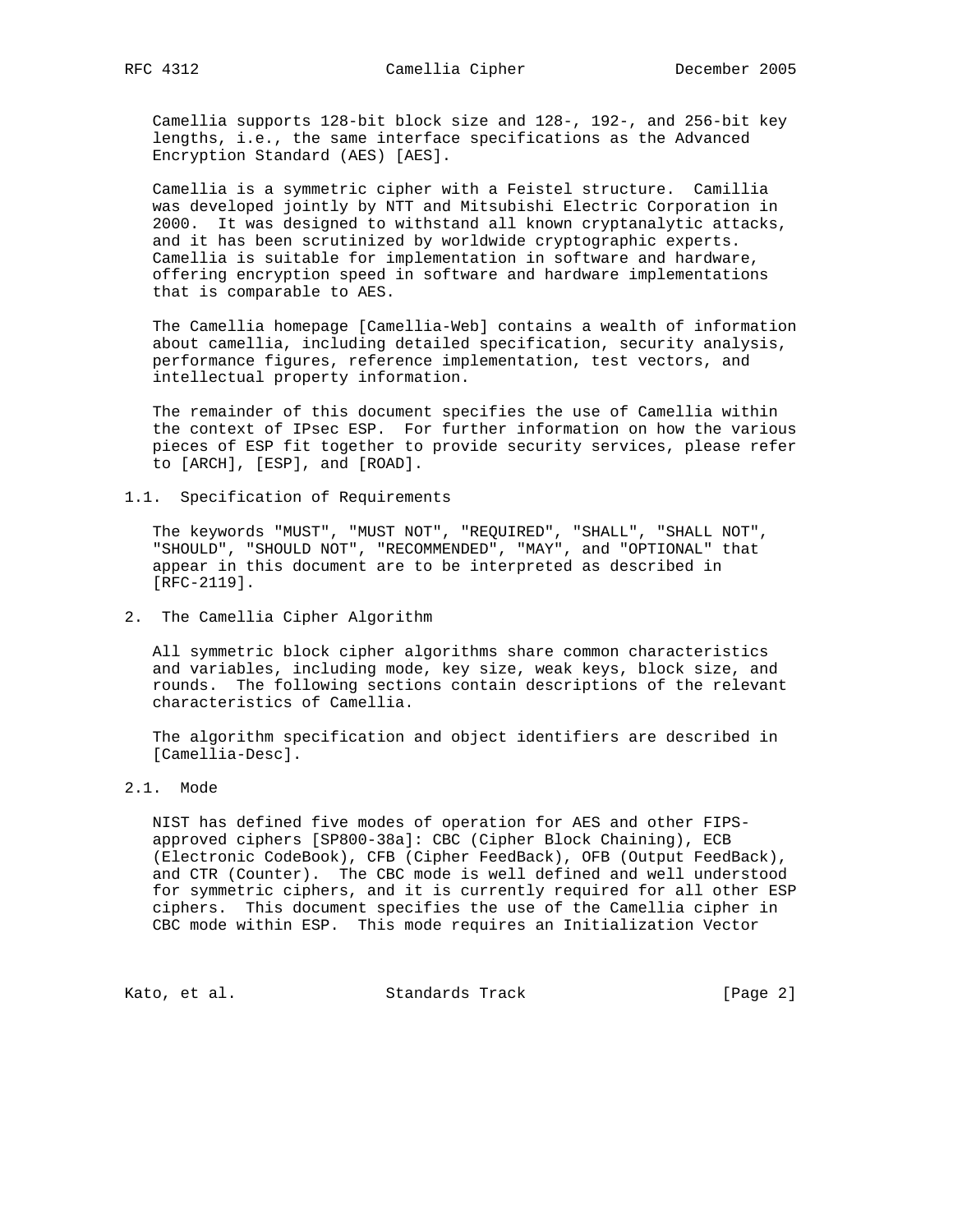(IV) size that is the same as the block size. Use of a randomly generated IV prevents generation of identical cipher text from packets that have identical data spanning the first block of the cipher algorithm's block size.

 The CBC IV is XOR'd with the first plaintext block before it is encrypted. Then, for successive blocks, the previous cipher text block is XOR'd with the current plain text before it is encrypted. More information on CBC mode can be obtained in [SP800-38a, CRYPTO-S].

2.2. Key Size

 Camellia supports three key sizes: 128 bits, 192 bits, and 256 bits. The default key size is 128 bits, and all implementations MUST support this key size. Implementations MAY also support key sizes of 192 bits and 256 bits.

 Camellia uses a different number of rounds for each of the defined key sizes. When a 128-bit key is used, implementations MUST use 18 rounds. When a 192-bit key is used, implementations MUST use 24 rounds. When a 256-bit key is used, implementations MUST use 24 rounds.

2.3. Weak Keys

 At the time of writing this document, there are no known weak keys for Camellia.

2.4. Block Size and Padding

Camellia uses a block size of sixteen octets (128 bits).

 Padding is required by the algorithms to maintain a 16-octet (128-bit) block size. Padding MUST be added, as specified in [ESP], such that the data to be encrypted (which includes the ESP Pad Length and Next Header fields) is a multiple of 16 octets.

 Because of the algorithm-specific padding requirement, no additional padding is required to ensure that the ciphertext terminates on a 4-octet boundary. That is, maintaining a 16-octet block size guarantees that the ESP Pad Length and Next Header fields will be right-aligned within a 4-octet word). Additional padding MAY be included, as specified in [ESP], as long as the 16-octet block size is maintained.

Kato, et al. Standards Track [Page 3]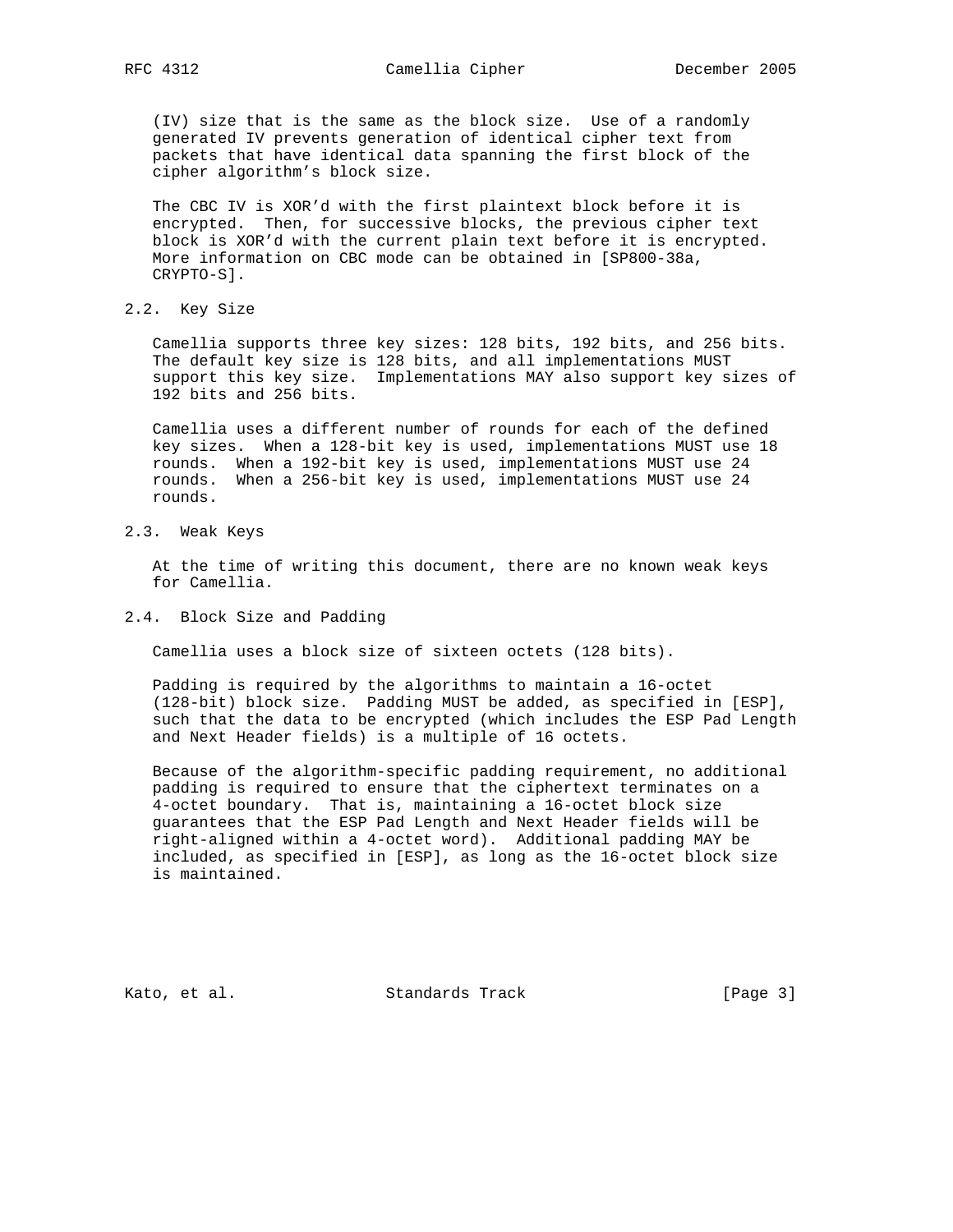# 2.5. Performance

 Performance figures of Camellia are available at [Camellia-Web]. This web site also includes performance comparison with the AES cipher and other AES finalists. The NESSIE project [NESSIE] has reported performance of Optimized Implementations independently.

3. ESP Payload

 The ESP payload is made up of the IV followed by raw cipher-text. Thus, the payload field, as defined in [ESP], is broken down according to the following diagram:

```
 +---------------+---------------+---------------+---------------+
| |
 + Initialization Vector (16 octets) +
| |
 +---------------+---------------+---------------+---------------+
| |
\sim Encrypted Payload (variable length, a multiple of 16 octets) \sim | |
+---------------------------------------------------------------+
```
 The IV field MUST be the same size as the block size of the cipher algorithm being used. The IV MUST be chosen at random, and MUST be unpredictable.

 Including the IV in each datagram ensures that each received datagram can be decrypted, even when some datagrams are dropped or re-ordered in transit.

 To avoid CBC encryption of very similar plaintext blocks in different packets, implementations MUST NOT use a counter or other low Hamming-distance source for IVs.

### 3.1. ESP Algorithmic Interactions

 Currently, there are no known issues regarding interactions between the Camellia and other aspects of ESP, such as the use of certain authentication schemes.

## 3.2. Keying Material

 The minimum number of bits sent from the key exchange protocol to the ESP algorithm must be greater than or equal to the key size. The cipher's encryption and decryption key is taken from the first 128, 192, or 256 bits of the keying material.

Kato, et al. Standards Track [Page 4]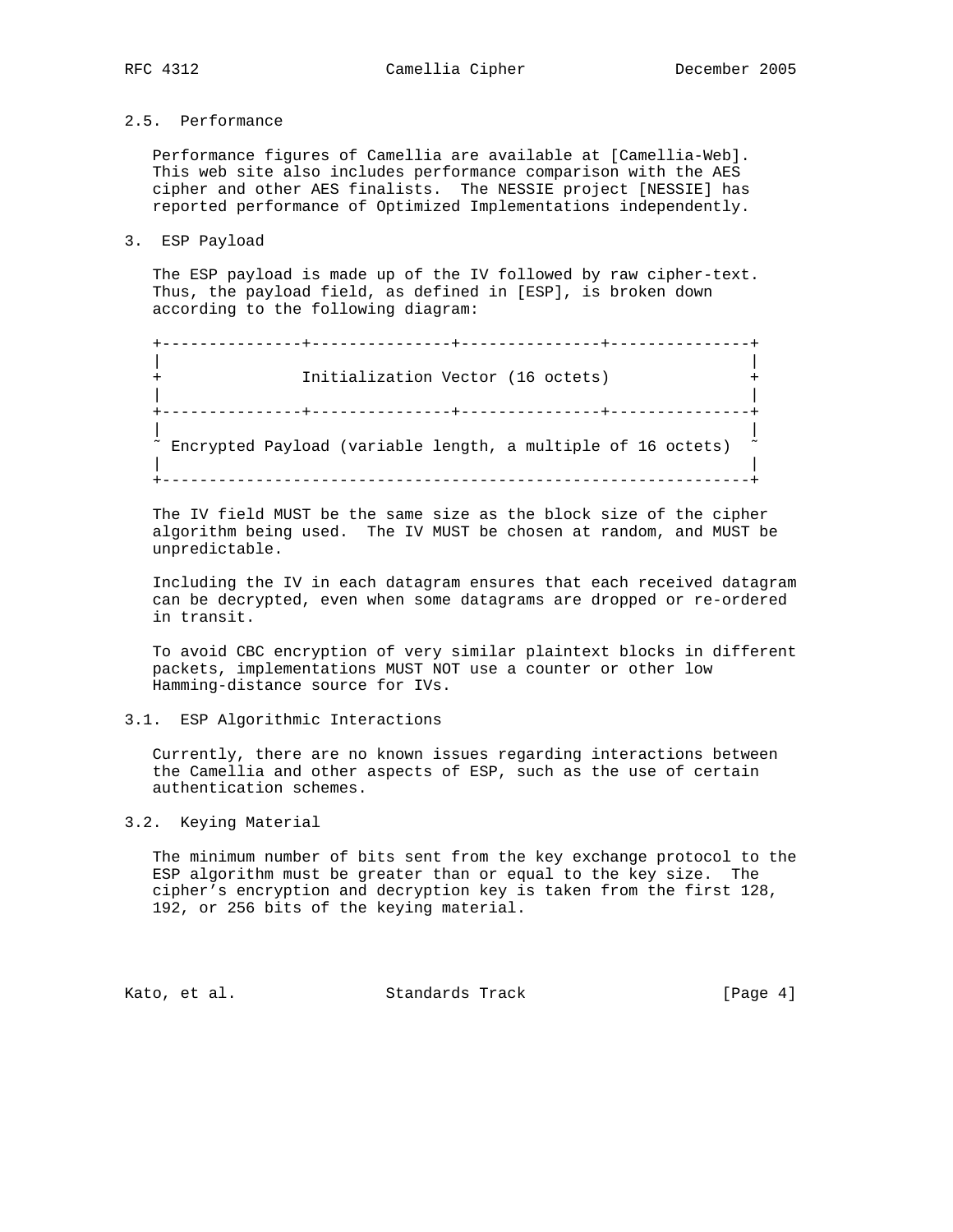4. Interaction with Internet Key Exchange [IKE]

 Camellia was designed to follow the same API as the AES cipher. Therefore, this section defines only Phase 1 Identifier and Phase 2 Identifier. Any other consideration related to interaction with IKE is the same as that of the AES cipher. Details can be found in [AES-IPSEC].

4.1. Phase 1 Identifier

 For Phase 1 negotiations, IANA has assigned an Encryption Algorithm ID of 8 for CAMELLIA-CBC.

4.2. Phase 2 Identifier

 For Phase 2 negotiations, IANA has assigned an ESP Transform Identifier of 22 for ESP\_CAMELLIA.

5. Security Considerations

 Implementations are encouraged to use the largest key sizes they can, taking into account performance considerations for their particular hardware and software configuration. Note that encryption necessarily affects both sides of a secure channel, so such consideration must take into account not only the client side, but also the server. However, a key size of 128 bits is considered secure for the foreseeable future.

No security problem has been found on Camellia [CRYPTREC][NESSIE].

6. IANA Considerations

IANA has assigned Encryption Algorithm ID = 8 to CAMELLIA-CBC.

IANA has assigned ESP Transform Identifier = 22 to ESP\_CAMELLIA.

7. Acknowledgements

 Portions of this text were unabashedly borrowed from [AES-IPSEC]. This work was done when the first author worked for NTT.

Kato, et al. Standards Track [Page 5]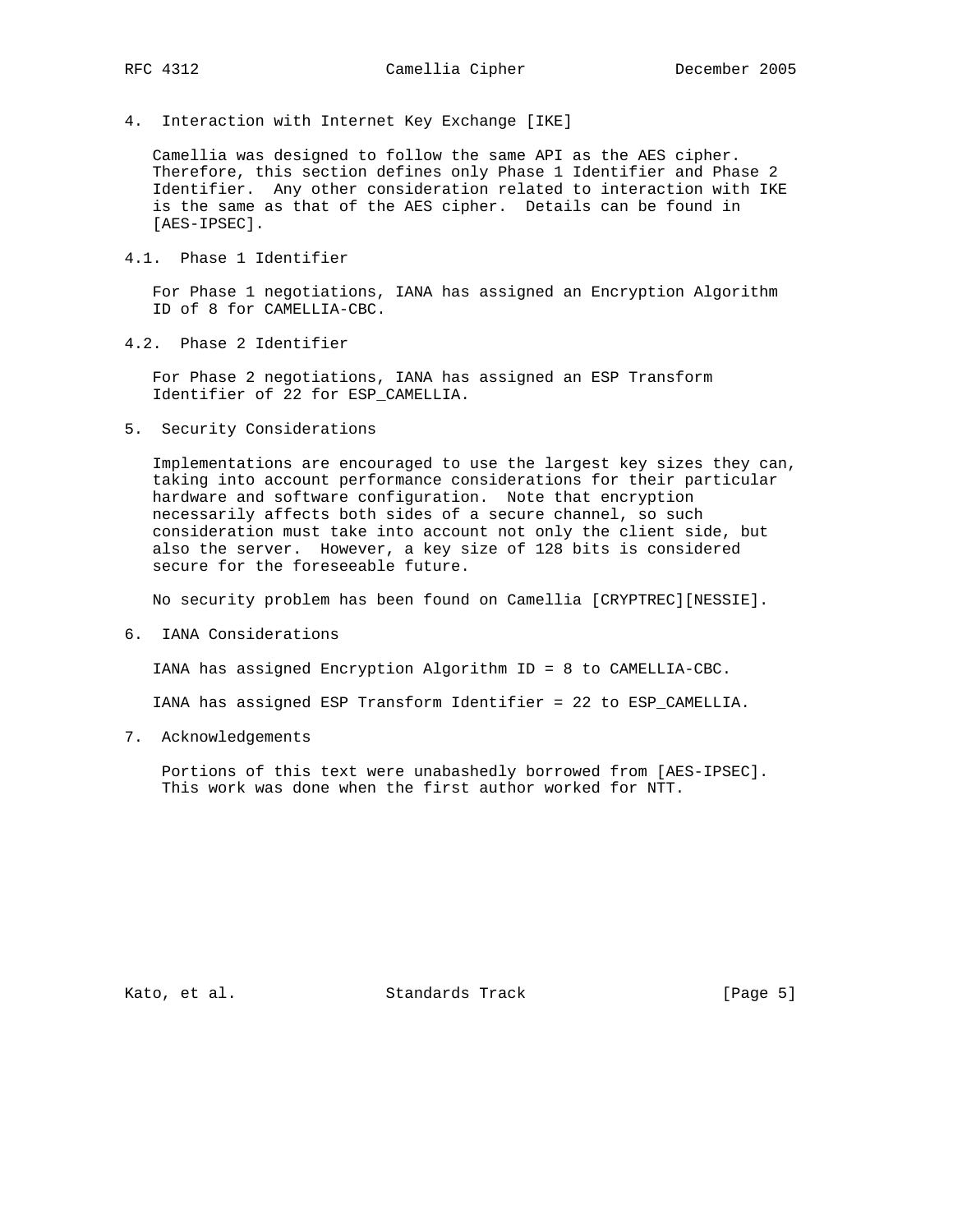- 8. References
- 8.1. Normative References

| [Camellia-Desc] Matsui, M., Nakajima, J., and S. Moriai, "A |
|-------------------------------------------------------------|
| Description of the Camellia Encryption Algorithm",          |
| RFC 3713, April 2004.                                       |

 [ESP] Kent, S., "IP Encapsulating Security Payload (ESP)", RFC 4303, December 2005.

# 8.2. Informative References

- [AES] NIST, FIPS PUB 197, "Advanced Encryption Standard (AES)," November 2001. http://csrc.nist.gov/publications/fips/fips197/ fips-197. ${ps, pdf}.$
- [AES-IPSEC] Frankel, S., Glenn, R., and S. Kelly, "The AES-CBC Cipher Algorithm and Its Use With IPsec," RFC 3602, September 2003.
- [ARCH] Kent, S. and R. Atkinson, "Security Architecture for the Internet Protocol", RFC 2401, November 1998.
- [Camellia-CMS] Moriai, S. and A. Kato, "Use of the Camellia Encryption Algorithm in Cryptographic Message Syntax (CMS)", RFC 3657, January 2004.
- [Camellia-Web] Camellia web site: http://info.isl.ntt.co.jp/camellia/.
- [CRYPTO-S] Schneier, B., "Applied Cryptography Second Edition", John Wiley & Sons, New York, NY, 1995, ISBN 0-471- 12845-7.
- [CRYPTREC] Information-technology Promotion Agency (IPA), Japan, CRYPTREC. http://www.ipa.go.jp/security/enc/CRYPTREC/ index e.html.
- [IKE] Harkins, D. and D. Carrel, "The Internet Key Exchange (IKE)", RFC 2409, November 1998.
- [SP800-38a] Dworkin, M., "Recommendation for Block Cipher Modes of Operation - Methods and Techniques", NIST Special Publication 800-38A, December 2001.

|  | Kato, et al. | Standards Track | [Page 6] |  |  |
|--|--------------|-----------------|----------|--|--|
|--|--------------|-----------------|----------|--|--|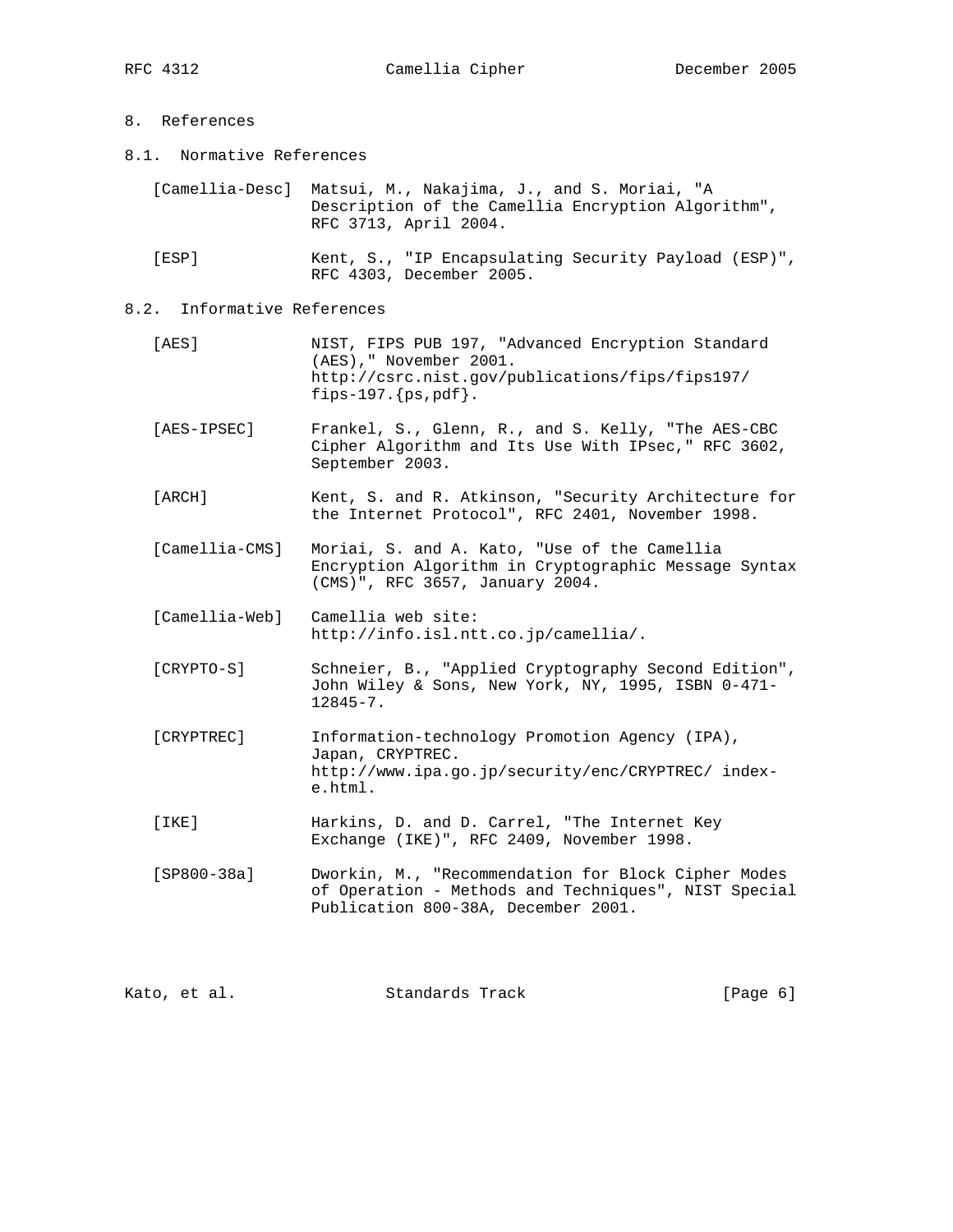[NESSIE] The NESSIE project (New European Schemes for Signatures, Integrity and Encryption), http://www.cosic.esat.kuleuven.ac.be/nessie/. [ROAD] Thayer, R., Doraswamy, N., and R. Glenn, "IP Security Document Roadmap", RFC 2411, November 1998. [RFC-2119] Bradner, S., "Key words for use in RFCs to Indicate

Requirement Levels", BCP 14, RFC 2119, March 1997.

Authors' Addresses

 Akihiro Kato NTT Software Corporation

 Phone: +81-45-212-7934 Fax: +81-45-212-7410 EMail: akato@po.ntts.co.jp

 Shiho Moriai Sony Computer Entertainment Inc.

 Phone: +81-3-6438-7523 Fax: +81-3-6438-8629 EMail: camellia@isl.ntt.co.jp (Camellia team) shiho@rd.scei.sony.co.jp (Shiho Moriai)

 Masayuki Kanda Nippon Telegraph and Telephone Corporation

 Phone: +81-46-859-2437 Fax: +81-46-859-3365 EMail: kanda@isl.ntt.co.jp

Kato, et al. Standards Track [Page 7]